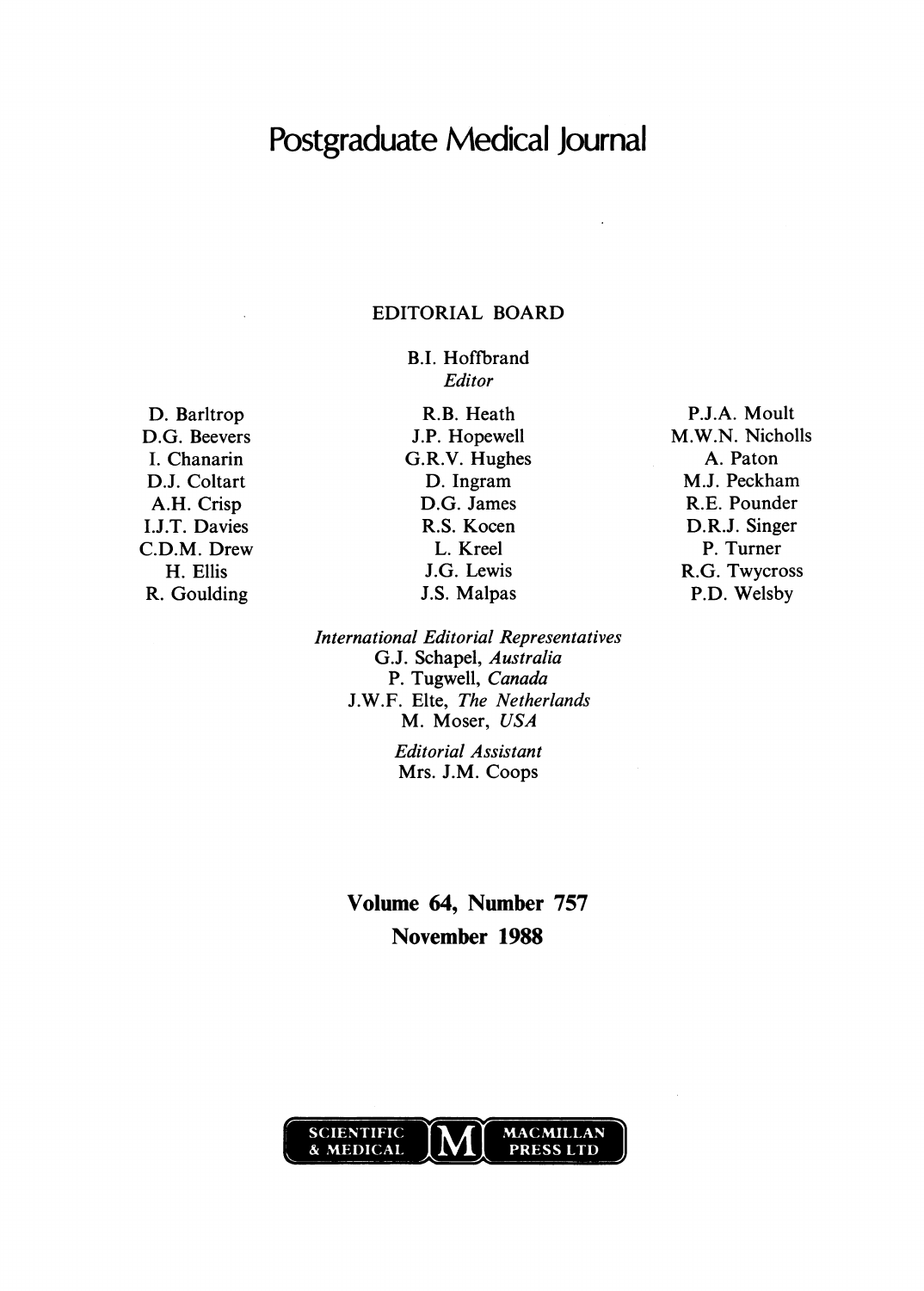The Postgraduate Medical Journal is published monthly on behalf of the Fellowship of Postgraduate Medicine by the Scientific & Medical Division, The Macmillan Press Ltd, Houndmills, Basingstoke, Hampshire RG21 2XS, UK. Telephone: Basingstoke (0256) 29242

Telex: 858493. Fax (0256) 479476

Postgraduate Medical Journal publishes original papers on subjects of current clinical importance and welcomes review articles with extensive, up-to-date bibliographies as guides to further reading. Several symposia are published each year, each devoted to a single subject and written by specialists in different disciplines. Most issues include authoritative current surveys of clinical problems, well documented reports of cases of particular interest, and book reviews. An international Postgraduate Diary is also included each month.

The Fellowship of Postgraduate Medicine was founded by a group of London consultants after the First World War to assist postgraduates, particularly those coming to London from the Commonwealth, to pursue their studies. The Fellowship first published the Postgraduate Medical Journal to give information about lectures, conferences and courses and to provide a monthly review of all branches of medicine.

© <sup>1988</sup> The Fellowship of Postgraduate Medicine ISSN 0032-5473

Manuscripts and all editorial correspondence, including books for review should be sent to: The Editor, Postgraduate Medical Journal, 6 St Andrew's Place, London NWl 4LB, UK. Telephone: 01-935 5556.

A 'Notice to Contributors' is published on the inside back cover of this issue. The Editor reserves the right to make changes which may clarify or conde'nse papers where this is considered desirable. The Journal is covered by Current Contents, Biological Abstracts, ASCA, ISI/BIOMED and Science Citation Index.

All business correspondence, reprint requests and enquiries concerning advertising space and rates should be addressed to the Scientific & Medical Division, The Macmillan Press Ltd, Houndmills, Basingstoke, Hampshire RG21 2XS.

Subscription price per volume of twelve issues: UK £90.00; Rest of the World £105.00 or equivalent in any other currency. Orders must be accompanied by remittance. Cheques should be made payable to Macmillan Press, and sent to: The Macmillan Press Ltd, PO Box 500, Leicester LE99 OAA, UK. Where appropriate, subscribers may make payments into UK Post Office Giro Account No. 519 2455. Full details must accompany payments.

All rights of reproduction are reserved in respect of all papers, articles, illustrations, etc., published in this journal in all countries of the world.

Authorization to photocopy items for internal or personal use, or the internal or personal use of specific clients, is granted by The Fellowship of Postgraduate Medicine for libraries and other users registered with the Copyright Clearance Center (CCC) Transactional Reporting Service, provided that the base fee of \$01.00 per copy, plus \$0.10 per page is paid directly to CCC, 27 Congress St., Salem, MA 01970, USA.  $0032 - 5473/88$  \$1.00 + \$0.10

Publisher: Alex Williamson

Production and Editorial Services Manager: Nigel McNeil-Smith

Circulation Services: A.L. Clark

Printed in Great Britain by Bell and Bain Ltd, Glasgow

Whilst every effort is made by the publishers and editorial board to see that no inaccurate or misleading data, opinion or statement appears in this Journal, they wish to make it clear that the data and opinions appearing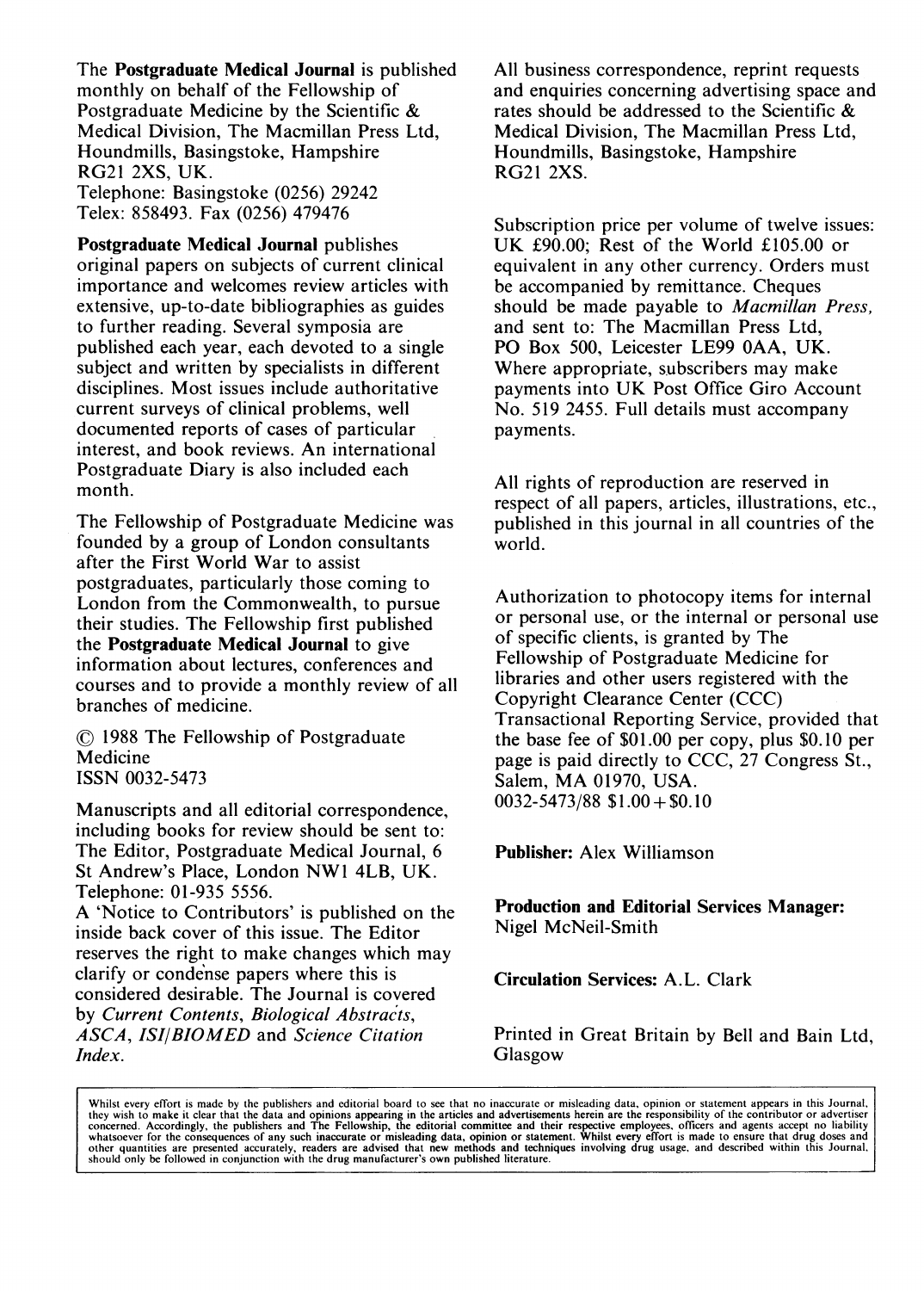# Conference Report

#### Asian and Pacific Pharmacology Meeting in Beijing

Pharmacology is strong in the Far East. That was the message of the 5th Southeast Asian and Western Pacific Regional Meeting of Pharmacologists in Beijing from July 4-8. Representatives of pharmacological societies from India in the west to Japan, Australia and New Zealand in the east, together with guest speakers from Europe, America and South Africa, met to present new work and review subjects of major interest in the basic and clinical areas of pharmacology.

The strength of Chinese pharmacology was demonstrated by the presence of more than 500 delegates from Chinese institutes, and by many important contributions to the proceedings. The opening lecture by Z.-J. Jin (Shanghai) on the potential value of computer programming of intravenous drug administration in the maintenance of blood pressure in animals and man, superior, he claimed, to nature's own autonomic ganglia, was an excellent example of the sophistication of some current clinical research in China. The following lecture by Kuriyama (Kyoto) on purification and characterization of cerebral GABA receptors was <sup>a</sup> salutory reminder, if such were needed, of the strength of the research base in many centres in the far east.

Most broad areas of pharmacology and clinical pharmacology were covered throughout the five-day meeting. Symposia were devoted to hypertension (yet again), drugs on cerebral and myocardial ischaemia and reperfusion, and anti-platelet and anti-atherosclerotic drugs. Not surprisingly traditional herbal drugs and natural products received much attention, and it would be surprising if powerful therapeutic tools in several important treatment areas including cancer, cardiovascular, central nervous and immunological, are not identified as a result of work now in progress in many centres. The next meeting of the regional group, planned for 1991 in Hong Kong, should prove another exciting occasion, intellectually as well as socially.

> Professor Paul Turner, M.D., B.Sc., F.R.C.P. Department of Clinical Pharmacology, St Bartholomew's Hospital, London, ECIA 7BE, UK.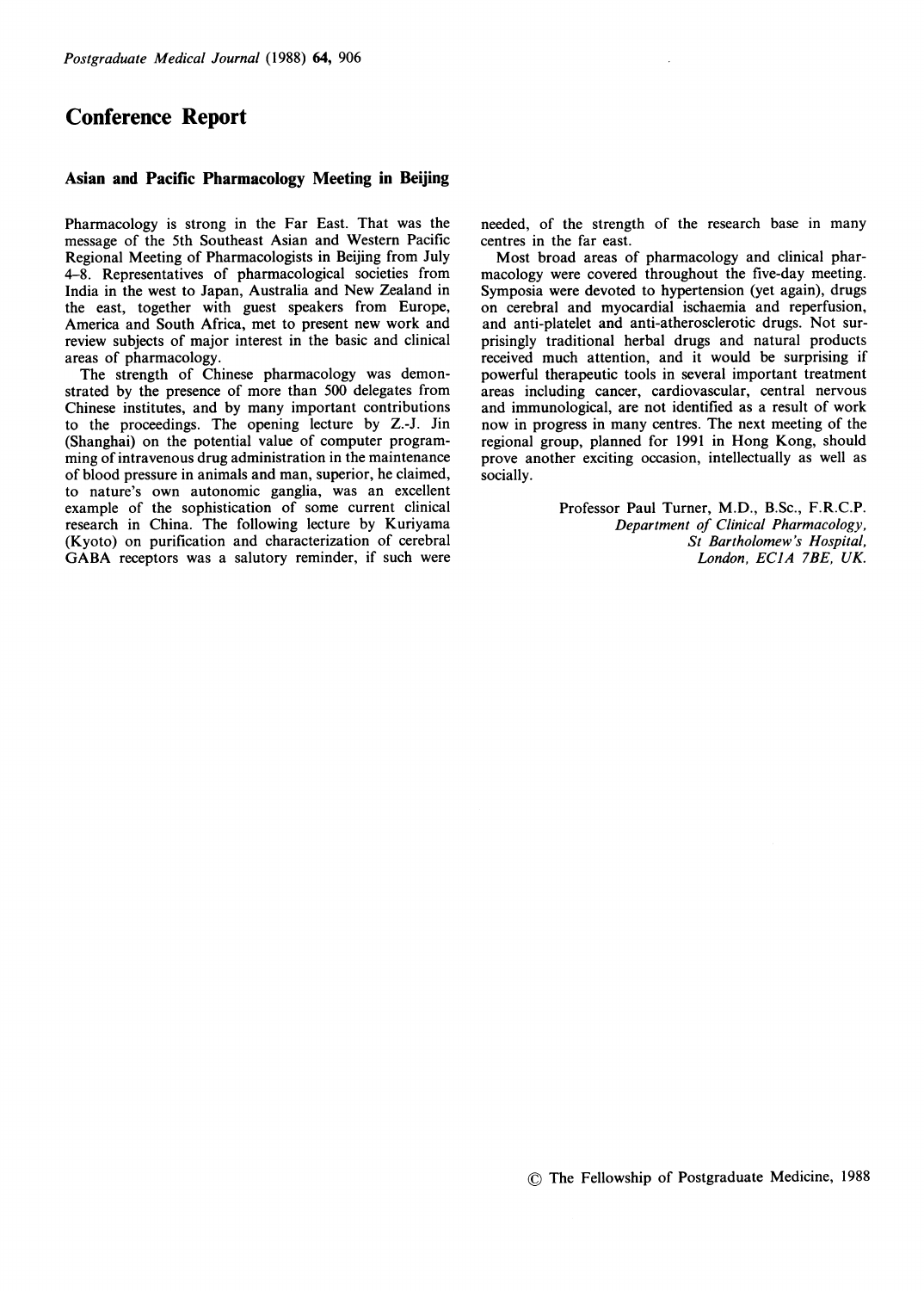position and environmental precipitants, and the place of wheezy bronchitis and acute bronchiolitis within the spectrum of asthmatic disorders. Lung function tests are dealt with, and the value of peak flow measurement is stressed.

The discussion of drug treatment is a model of clarity and simplicity, bringing easy understanding of the principles of management. The division of this section into three age groups, i.e. less than one year, one to five years, and over five years will improve the clinical approach and confidence of its readers in dealing with acutely wheezy children. The place of allergen avoidance and the very limited place for desensitization are dealt with, and alternative medicine therapies are touched upon.

The place of the family doctor in management is emphasized, especially in the chapter by Dr Jenkinson, who holds the view that most asthmatic children can be cared for by their general practitioner. The success of such care will clearly depend upon the interest and expertise of the doctor and his skill in communicating with children and their parents. He could do no better than to read this excellent book, which is highly recommended also to hospital doctors and others dealing with asthmatic children.

> B.L. Priestley Children's Hospital, Western Bank, Sheffield SJO 2TH.

The Respiratory System. Measurement in Medicine Series, Vol. 2, edited by D.G. Cramp and E.R. Casson. Pp. 395, illustrated. Croom Helm, London, Sydney, 1987. £49.50.

The generation and testing of hypotheses in the field of respiratory physiology has owed much to the use of

### Books Received

ABC of Dermatology, edited by P.K Buxton. Pp. 91, illustrated. British Medical Journal, London, 1988. £10.95 UK, £13 abroad.

Adult Abnormal Psychology, edited by E. Miller and P.J. Cooper. Pp.  $x + 380$ . Churchill Livingstone, Edinburgh, London, Melbourne, New York, 1988. £29.95.

Dilemmas in Otorhinolaryngology, edited by D.F.N. Harrison. Pp. xii + 374. Churchill Livingstone, Edinburgh, London, Melbourne, New York, 1988. £45.

Genital Tract Infections in Women, edited by M.J. Hare. Pp. x+378, illustrated. Churchill Livingstone, Edinburgh, London, Melbourne, New York, 1988. £50.

Learning Psychiatry through MCQ, edited by Tom Sensky. Pp.  $x + 259$ . John Wiley and Sons, Chichester, West Sussex, 1988. £9.95.

Magnesium in Clinical Practice, edited by Jean Durlach. Pp. xix +360. John Libbey & Co., London, 1988. £35 UK; \$68 US; FF415.

models and these have developed over the years from being simply representational to be of considerable complexity.

It is the realm of the respiratory physiologist to perceive these unanswered questions where modelling may be of assistance, and it is now often necessary to seek the help and advice of a mathematician to assist in the elaboration of the model. This interdisciplinary activity is difficult to achieve and there is a need for the physiologist to have a greater knowledge of the general principles underlying mathematical modelling, and for the mathematician to have a deeper insight into the problems and limitations of physiology.

This problem is addressed by this latest volume from the series 'Measurement in Medicine'. The physiologist is well served within its pages, which offers an insight into models of most types, although their mathematical development will probably tax the numeracy of most physiologists. It is not bedside reading but is nonetheless valuable, calling only for a little application on the part of the reader.

The mathematician is perhaps less well served, since the two chapters on respiratory physiology - one from Oxford and one from Edinburgh - whilst perfectly adequate, will fail to point out to the mathematician those areas where his skills might best be deployed.

The hardback volume has been produced from camera ready copy and has not been typeset, but the standard of good printing has been preserved. The editors are to be commended for tackling a difficult problem and achieving a modest success.

> G. Cumming Midhurst Medical Research Institute, Midhurst, W. Sussex.

Nerve Injury and Repair, edited by G. Lundborg. Pp. 222. Churchill Livingstone, Edinburgh, London, Melbourne, New York, 1988. £50.

Occupational Therapy in Mental Health, edited by Derek W. Scott and Noomi Katz. Pp. viii + 222. Taylor and Francis, London, New York, Philadelphia, 1988.

Procedures in Practice, edited by various authors. Pp. viii + 187, illustrated. British Medical Journal, London, 1988. £6.96 UK; £8.75 abroad.

Recent Advances in Otolaryngology  $-6$ , edited by Roger Gray and John Rutlea. Pp. viii + 253, illustrated. Churchill Livingstone, Edinburgh, London, 1988. £35.

Tuberculosis and Leprosy, edited by R.J.W. Rees. Pp. 523- 820, illustrated. Churchill Livingstone, London, 1988. £22.50.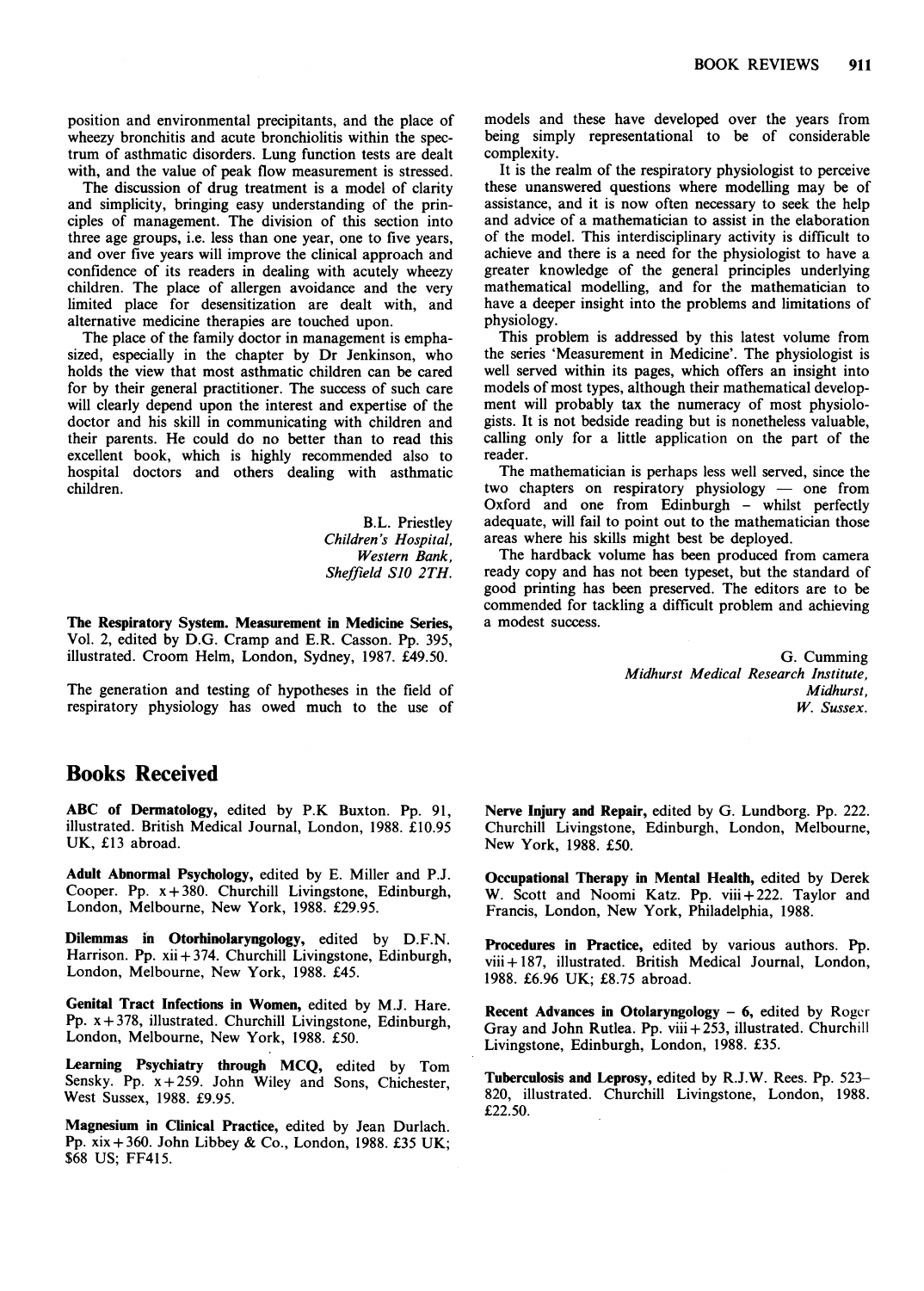# Postgraduate Diary

#### British Postgraduate Medical Federation

Educational development courses - programme of courses and workshops

Central Office, <sup>33</sup> Millman Street, London WCIN 3EJ, UK.

#### Institute of Cancer Research

Regular programme of seminars and teaching sessions throughout the year.

Information: The Dean, Institute of Cancer Research, Haddow Laboratories, 15 Cotswold Road, Belmont, Surrey SM2 SNG, UK.

#### Cardiothoracic Institute

- Courses leading to award of University Diplomas in Cardiology and Thoracic Medicine. Short Courses, meetings and symposia are held throughout the year.
- Short course in Epidemiology and Medical Statistics, 17- 21 October 1988.
- Postgraduate Qffice, Cardiothoracic Institute, Dovehouse Street, London SW3 6LY. Tel: 01-351 8172.

#### Institute of Child Health

Short courses booklet for year 1988-89 now available.

For further details please apply to: Anne Crowley, Short Courses Office (Room 6), Institute of Child Health, 30 Gui/ford Street, London WCJN IEH. Tel: 01-829 8692 (direct).

#### Institute of Dental Surgery

- Courses for M.Sc. in various aspects of dentistry, Diploma in Dental Public Health, basic medical sciences, etc.
- Information: The Dean, Institute of Dental Surgery, Eastman Dental Hospital, Gray's Inn Road, London WC1X 8LD, UK.

#### Hunterian Institute

- Long and short courses in basic medical sciences for primary FRCS (including revision courses in Anatomy/ Physiology/Pathology), Primary FDS, FFA part <sup>2</sup> held through the year.
- Courses in Clinical Surgery for final FRCS held in Spring and Autumn. Anastomosis Workshop; AO course of fracture treatment.
- Short revision course in Anatomy/Physiology/Pathology 14 November-2 December 1988.
- Details and applications: The Hunterian Institute, Royal College of Surgeons, Lincoln's Inn Fields, London WC2A 3PN. Tel: 01-405 3474.

#### Institute of Laryngology and Otology

- Pre-FRCS and DLO exam courses. Advances courses on: Temporal bone surgery - November and June. Anaesthesia for ENT - October. Rhinology and Surgery of the Nasal Cavity and Paranasal Sinuses - October. Nasal Plastic and Facial Soft Tissue Surgery - February. Pathology of the Ear, Nose and Throat  $-$  June.
- Applications and enquiries: Cheryl Overington, Secretary to the Dean, Institute of Laryngology and Otology, 330/332 Gray's Inn Road, London WC1X 8EE.

#### Institute of Neurology

- Sandoz Foundation advanced lectures on clinical and experimental neurology. Each Wednesday evening throughout academic year
- Details: Institute Registrar, National Hospital, Queen Square, London WCJN 3BG, UK.

#### RPMS Institute of Obstetrics and Gynaecology

Reproduction - Friday 25 November 1988

The newborn kidney - Friday 9th December 1988

- Course for senior paediatricians from abroad  $-5-9$ December 1988.
- Details of these and other symposia from: Symposium Secretary, RPMS Institute of Obstetrics and Gynaecology, Queen Charlotte's Hospital for Women, Goldhawk Road, London W6 0XG, UK

#### Institute of Ophthalmology

Regular courses in ophthalmology held throughout the year

17/25 Cayton Street, London EC] 9AT, UK.

#### Institute of Orthopaedics

- Course on Disorders of the Knee September to December 1988.
- One day meeting on Modern Trends in Bone Tumour Management - 11 November 1988.
- Course on Radiology of Bones and Joints 16-18 November 1988.
- Details: Miss A.M. Lucas, Postgraduate Secretary, Institute of Orthopaedics, The Middlesex Hospital, London Wl. Tel: 01-380 9418.

#### Institute of Psychiatry

Symposium 'Aids and the brain' 24 November 1988 'When families fail: research and practice in child abuse' 9

- December 1988.
- Details: Nadine Morgan, Conference Office, Institute of Psychiatry, De Crespigny Park, London SE4 8AG. Tel: 01-703 5411 ext 3170.

#### Institute of Urology

Short courses on aspects of urology and nephrology throughout the year

One year Diploma courses in urology and nephrology commencing September each year.

Advanced stone management courses - held twice yearly.

Applications and enquiries: The Dean, Institute of Urology, 172-176 Shaftesbury Avenue, London WC2H 8JE, UK.

#### Royal Postgraduate Medical School

Regular courses on advanced topics

School Office, Royal Postgraduate Medical School, Hammersmith Hospital, Du Cane Road, London W12 OHS, UK.

#### University of Manchester

M.A. in Health Care Ethics

- Details: Mrs S. Ibbotson, Department of Education, University of Manchester, Oxford Road, Manchester M13 9PL, UK.
	- © The Fellowship of Postgraduate Medicine, <sup>1988</sup>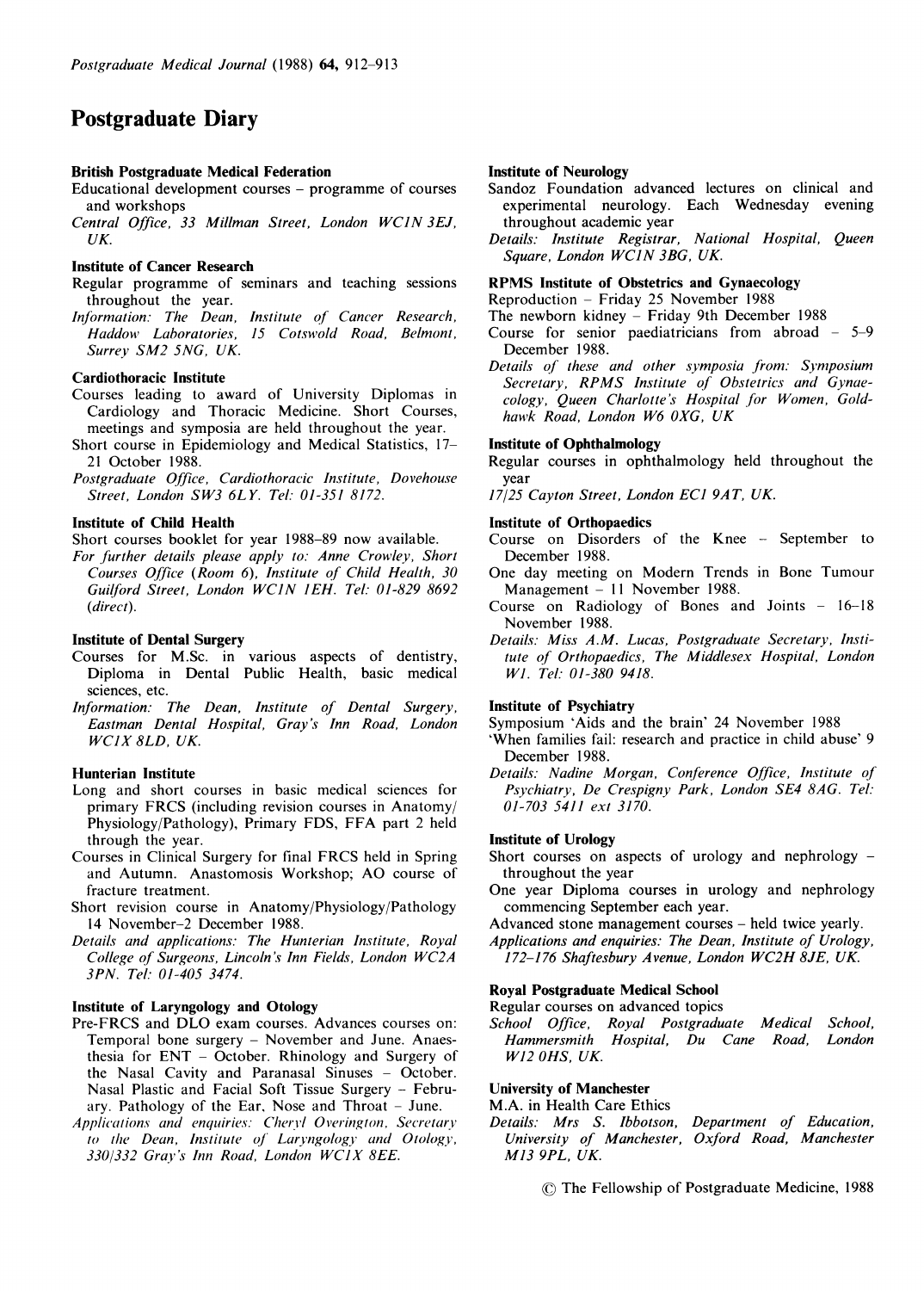#### University of Warwick

- 'Painful decisions. Ethical dilemmas for health care professionals' November 30th 1988.
- Details: Mrs J. Blake, Department of Continuing Education, University of Warwick, Coventry, CV4 7AL. Tel: 0203 523683.

#### International Union Against Cancer

Details of fellowship programmes from: 3 rue du Conseil-Général, 1205 Geneva, Switzerland.

#### Liverpool, Newsham General Hospital

Lunchtime meetings twice monthly

Secretary, Postgraduate Centre, Belmont Road, Liverpool L6 4AF, UK.

#### London School of Hygiene and Tropical Medicine

- MSc, diploma and research degree courses in public health and tropical medicine.
- Enquiries: The Registrar, LSHTM, Keppel Street, London WCIE 7HT.

#### Forum on Clinical Pharmacology and Therapeutics

- 17 March 1988 Drug formularies the way forward 6 October 1989 The anxiolytic jungle: what drug for whom?
- Details: Miss Barbara Komoniewska, Royal Society of Medicine, <sup>1</sup> Wimpole Street, London WIM 8AE. Tel: 01-408 2119 ext 301.

#### European Medical Research Group

- Regular meetings consisting of poster session followed by guest lecture. Held at Medical Society of London, Lettsom House, <sup>11</sup> Chandos Street, London WI.
- Next meeting 7 December 1988 Professor Sir David Weatherall 'The molecular pathology of a single gene disorder.'
- Details from: Dr D.R.J. Singer, c/o Fellowship of Postgraduate Medicine, 6 St Andrew's Place, London NW1 4LB. Tel: 01-935 5556.

#### European Society of Gynaecological Oncology

- 6th International Congress, April 27-29 1989, Palais de Congres de Versailles, France
- Details: Professor A. Gorins, Centre d'Oncologie et des Maladies du Sein, Hopital Saint-Louis, 38 rue Bichet, 75101 Paris

#### Loughborough University

Brochure of short courses run by University Training Group available from: Loughborough University of Technology, University Training Group, Centre for Extension Studies, Loughborough, Leicestershire LEI <sup>I</sup> 3TU, UK

#### Barrow Neurological Institute

- Third Annual Magnetic Resonance Imaging Conference, Camelback Inn Resort, Scottsdale, Arizona, USA, March 4-8 1989.
- Details: Kevin King, Education Coordinator, Barrow Neurological Institute, 350 W. Thomas Road, Phoenix, AZ 85013, USA

#### Charing Cross and Westminster Medical School

- Advanced course on 'Changing concepts in children's orthopaedics', 15-17 March 1989.
- Details: Postgraduate Medical Centre, Charing Cross Hospital, Fulham Palace Road, London W6 8RF.

#### European Society of Gynaecological Oncology (ESGO)

- 6th International Congress. April 27-29 1989, Palais des Congres de Versailles, France.
- Details: Professor A. Gorins, Contre d'Oncologie et des Maladies Du Sein, Hopital Saint-Louis, 38 Rue Bichet, 75010 Paris, France.

#### University of Warwick

- Course: Techniques and applications of molecular biology: a course for medical practitioners,12-14 December 1988.
- Details: Dr Rachel Strachan, Department of Biological Sciences, University of Warwick, Coventry CV4 7AL. Tel. 0203 523523.

#### Anglo French Medical Society

- Annual Scientific Meetings alternating between Britain and France. 1988 - Cambridge, 1989 - Toulouse (theme, aviation medicine) Also week-long medical language courses in France.
- Information: Secretary, Anglo French Medical Society, The Moat House, Lymm Hall, Lvmm, Cheshire WA13 OAJ.

#### 4th South-East European Symposium of Paediatric Surgery

'Normal and Disturbed Oesophageal Function in Childhood'.

7-9 September 1989. Graz, Austria.

Details: Professor Dr M. Hollwarth, Department of Paediatric Surgery, University of Graz, Heinrichstrasse 31, A-8010, Graz, Austria.

#### 2nd European Congress of Endocrinology

Ljubljana, Yugoslavia, 1-6 July 1990.

Information: Secretariat, Kompas Jugoslavia, Congress Department, Prazakova 4, 61000 Ljubljana, Yugoslavia.

# The Fourth British Arthroscopy Symposium

8-10 March 1989

Details: Metaphor Conferences and Meetings, 21 Kirklees Close, Farsley, Pudsey, W. Yorkshire.

Full details of the courses, meetings and symposia listed above, and of others of interest to medical postgraduates, can be obtained from the individual organisations.